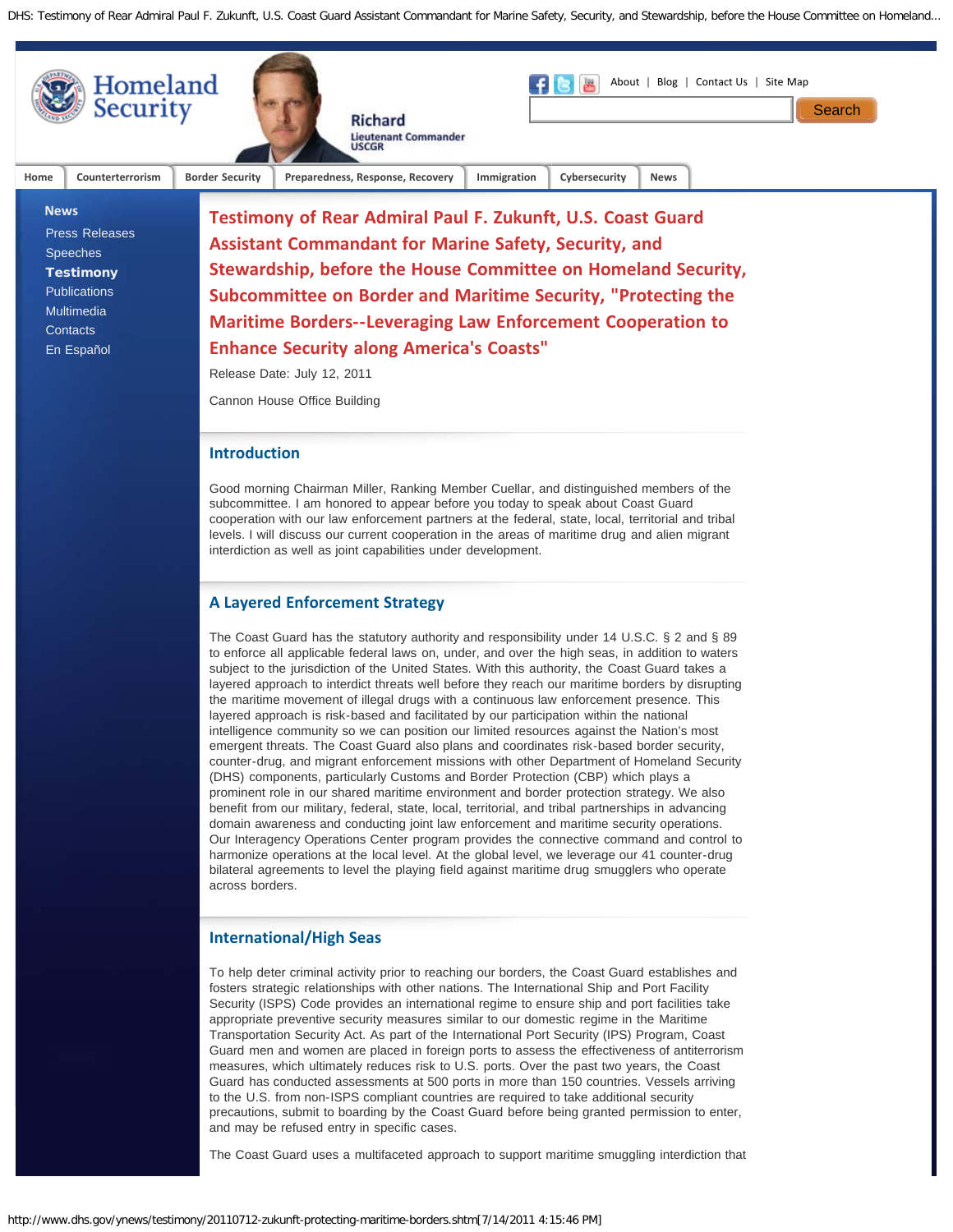DHS: Testimony of Rear Admiral Paul F. Zukunft, U.S. Coast Guard Assistant Commandant for Marine Safety, Security, and Stewardship, before the House Committee on Homeland...

includes deployment of long range assets and Law Enforcement Detachments (LEDET) aboard U.S. Navy and Allied assets to support detection, monitoring, interdiction, and apprehension operations for Joint Interagency Task Force South (JIATF- South). CBP, Coast Guard, and U.S. Navy aviation assets provide long range surveillance, while Coast Guard National Security Cutters and other major Cutters – augmented by U.S. Navy ships with LEDETs – provide surface interdiction capability. Supported by intelligence and targeting information, these assets patrol the six million square mile transit zone looking for signs of illicit activity. DHS is the largest asset provider for these activities in the transit zone, accounting for more than 80 percent of all interdictions in the JIATF-S area of operations. Along the Mexican coast off the Baja Peninsula and in the Gulf of Mexico, the Coast Guard conducts joint and combined operations like Operations BAJA OLEADA in southern California and GULF WATCH in the Gulf of Mexico with the Department of Defense and Joint Task Force-North. Our assets, in cooperation with the Mexican Navy, continue to search for weapons and money on southbound vessels, and drugs and migrants on northbound vessels.

## **Northern Border**

The Coast Guard and our fellow DHS components have built strong relationships with Canadian law enforcement agencies to target illicit activity across our Northern border, including the maritime border, through efforts such as the creation of Integrated Border Enforcement Teams (IBET) comprised of Coast Guard, CBP, Immigrations and Customs Enforcement (ICE), Royal Canadian Mounted Police (RCMP), and Canada Border Services Agency. Guided by intelligence from the IBETs, the Integrated Cross-border Maritime Law Enforcement Operations, or ShipRider program, provide effective tools to respond to crossborder illicit activities. While ShipRider-like operations for specific special events have demonstrated success, implementation of the full program is pending ratification from the Canadian Parliament. Recently, a separate ad-hoc joint operation between the Coast Guard, CBP and the RCMP seized \$2.6 million in Canadian currency that was tossed from a small, unlit vessel. Interagency cooperation is also achieved through Border Enforcement and Security Task Forces (BESTs), which are led by ICE primarily in land border areas around the ports of entry. The Coast Guard Investigative Service supports the efforts of BESTs by coordinating operations directed at narcotic and human smuggling conducted in major seaports and cross-border crime initiatives with the Organized Crime Drug Enforcement Task Force.

In line with these efforts, President Obama and Prime Minister Harper recently signed a declaration entitled *Beyond the Border: A Shared Vision for Perimeter Security and Economic Competitiveness* to pursue a joint perimeter approach to security, work together at and away from the borders to enhance security, and accelerate the legitimate flow of people, goods, and services between the two countries. The Coast Guard Maritime Intelligence Fusion Center Atlantic has been partnering with our Canadian allies in Halifax, Nova Scotia to tactically enhance maritime situational awareness in the North Atlantic. This productive cooperation has centered on sharing information regarding mutual security concerns along the shared maritime border of the St. Laurence Seaway, Great Lakes, and other nautical approaches to North America.

## **Bilateral Agreements and Partnerships**

To increase the operational reach of U.S. assets, and to enable partner nation assets to patrol and respond to threats in their own sovereign waters, the U.S. Government has entered into 41 bilateral maritime counter-drug law enforcement agreements. Additionally, the Coast Guard has developed non-binding operational procedures with Mexico, Ecuador, and Peru to facilitate communications between operation centers for the confirmation of registry requests and for permission to stop, board, and search vessels. Coast Guard law enforcement and border security capabilities are evident at both the national and the port level. When the Coast Guard is alerted to a threat to the U.S., requiring a coordinated U.S. Government response, the Maritime Operational Threat Response (MOTR) plan is activated. The MOTR plan uses established protocols and an integrated network of national-level maritime command and operations centers for initiating real-time federal interagency communication, coordination, and decision-making to ensure timely and decisive response to counter maritime threats.

## **Senior Guidance Team**

The Coast Guard, CBP, and ICE Senior Guidance Team (SGT) is chartered at the component level to improve near and long-term efficiency and effectiveness across DHS. The SGT is an executive coordination body that has led a number of interagency initiatives. Recently, the SGT has led the drafting of the DHS Maritime Operations Coordination Plan to ensure operational coordination, planning, information sharing, intelligence integration, and response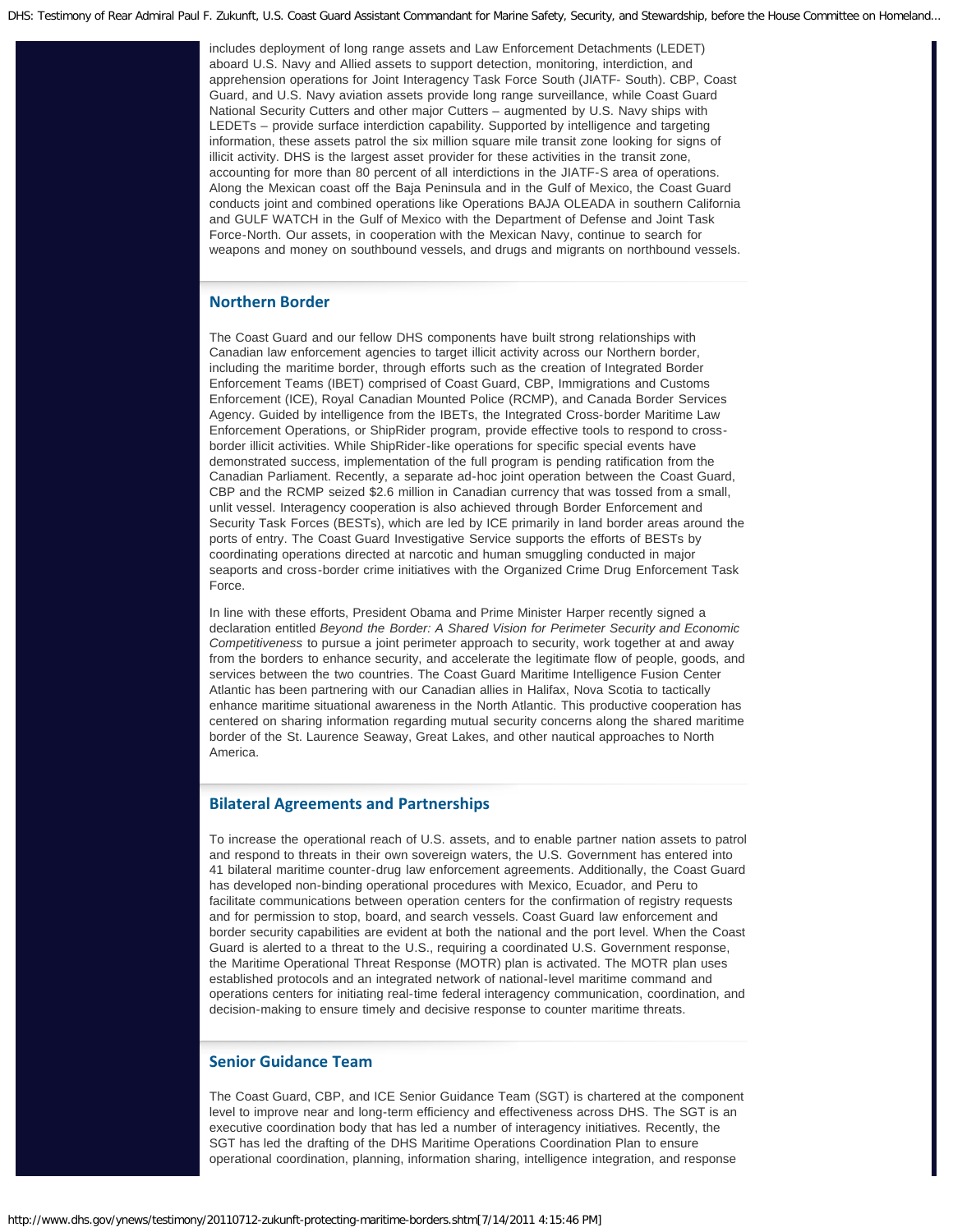activities and facilitated the promulgation of the DHS Small Vessel Security Implementation Plan.

## **Maritime Intelligence and Targeting**

As the lead agency for maritime homeland security, the Coast Guard screens ships, crews, and passengers of all vessels required to submit a 96-hour Notice of Arrival to a U.S. port. In general, these requirements apply to U.S. and foreign commercial and recreational vessels over 300 gross tons. In 2010, the Coast Guard screened more than 257,000 ships and 71.2 million people. Screening of the crew and passengers is performed by the Intelligence Coordination Center's Coastwatch Division, which is co-located with CBP efforts at the National Targeting Center, while the two Maritime Intelligence Fusion Centers focus on screening the vessel itself. These Centers associate relevant intelligence and law enforcement analysis to specific vessels, assess vessel activity. Coast Guard's screening results are passed to the appropriate Coast Guard Sector Command Center, local intelligence staffs, CBP, and other partners to share information regarding the potential risk posed by a vessel. The relationship between the Coast Guard Maritime Intelligence Fusion Center Atlantic and the CBP Office of Air and Marine assets has improved communication between Coast Guard and CBP assets and enabled the passing of targeted information, which has been pivotal in our successful collaboration efforts.

## **At the Port**

Coast Guard Captains of the Port are designated as the Federal Maritime Security Coordinator for their port, leading the Area Maritime Security (AMS) Committees and overseeing the development and regular review of the AMS Plans. AMS Committees have developed strong working relationships with other federal, state, and local law enforcement agencies in an environment that fosters maritime stakeholder participation. The Joint Harbor Operations Center (JHOC) in San Diego, California represents another example of the evolution of joint operations in a port. Located at Coast Guard Sector San Diego, the JHOC is manned with CBP, Coast Guard, and local Marine Police watchstanders. The JHOC coordinated operations contributed directly to the interdiction of 792 undocumented immigrants and 27,000 lbs of marijuana and cocaine in FY 2010. On a national scale, the establishment of Interagency Operations Centers (IOC) for port security is also well underway and IOCs have recently opened in San Francisco and New Orleans to further facilitate coordination and information sharing at the port. The Coast Guard , CBP, and other agencies are sharing workspace and coordinating operational efforts for improved efficiencies and effectiveness of maritime assets in ports around the country such as in Charleston, Puget Sound, San Diego, Boston, and Jacksonville.

### **Conclusion**

These successful partnerships and strategies have been and continue to be essential to the interdiction of narcotics, suspected drug smugglers, illicit vessels, and undocumented migrants attempting to enter the United States by our maritime borders. Thank you for the opportunity to testify before you today. I will be happy to answer any questions you may have.

*This page was last reviewed/modified on July 12, 2011.*

#### **I Want to**

[File a Travel Complaint](http://www.dhs.gov/files/programs/gc_1169673653081.shtm) [Find Career Opportunities](http://www.dhs.gov/xabout/careers/content_multi_image_0014.shtm) [Learn about E-Verify](http://www.dhs.gov/files/programs/gc_1185221678150.shtm) [Use the Job Finder](http://www.dhs.gov/xabout/careers/jobfinder.shtm) [Check the new National Terrorism](http://www.dhs.gov/files/programs/ntas.shtm) [Advisory System](http://www.dhs.gov/files/programs/ntas.shtm) [Contact the Department](http://www.dhs.gov/xutil/contactus.shtm) [Learn about Redress Control](http://www.dhs.gov/files/programs/gc_1257360592800.shtm) [Numbers](http://www.dhs.gov/files/programs/gc_1257360592800.shtm)

# **Popular Searches**

[ESTA,](https://esta.cbp.dhs.gov/) [E-Verify](http://www.uscis.gov/portal/site/uscis/menuitem.eb1d4c2a3e5b9ac89243c6a7543f6d1a/?vgnextoid=75bce2e261405110VgnVCM1000004718190aRCRD&vgnextchannel=75bce2e261405110VgnVCM1000004718190aRCRD), [Forms,](http://www.dhs.gov/xabout/gc_1186413412271.shtm) [Green Card,](http://www.uscis.gov/greencard)

## **Featured Components**

[Customs and Border Protection \(CBP\)](http://cbp.gov/) [Federal Emergency Management Agency](http://www.fema.gov/) [\(FEMA\)](http://www.fema.gov/) [Immigration and Customs Enforcement \(ICE\)](http://www.ice.gov/) [Transportation Security Administration \(TSA\)](http://www.tsa.gov/) [U.S. Citizenship and Immigration Services](http://www.uscis.gov/) [\(USCIS\)](http://www.uscis.gov/) [U.S. Coast Guard](http://uscg.mil/) [U.S. Secret Service](http://www.secretservice.gov/) [Office of Inspector General](http://www.dhs.gov/xoig/index.shtm)

### **Information For**

[Travelers](http://www.dhs.gov/files/travelers.shtm) [First Responders](http://www.dhs.gov/xfrstresp/) [Business](http://www.dhs.gov/xbsnss/) [Veterans](http://www.dhs.gov/xcitizens/veterans.shtm) **[Students](http://www.dhs.gov/xstudents/)** [Government](http://www.dhs.gov/xgovt/) **[Citizens](http://www.dhs.gov/xcitizens/)** 

#### **Making Connections**

[The Blog @ Homeland Security](http://blog.dhs.gov/) [Homeland Security Feeds](http://www.dhs.gov/xutil/feeds.shtm) [Homeland Security Tweets](http://www.twitter.com/dhsjournal/) [Homeland Security Videos](http://youtube.com/ushomelandsecurity) [Follow DHS on Facebook](http://www.facebook.com/#!/homelandsecurity)

#### **Resources**

[Contracts & Grants](http://www.dhs.gov/xopnbiz/) [Science & Technology](http://www.dhs.gov/files/scitech.shtm)